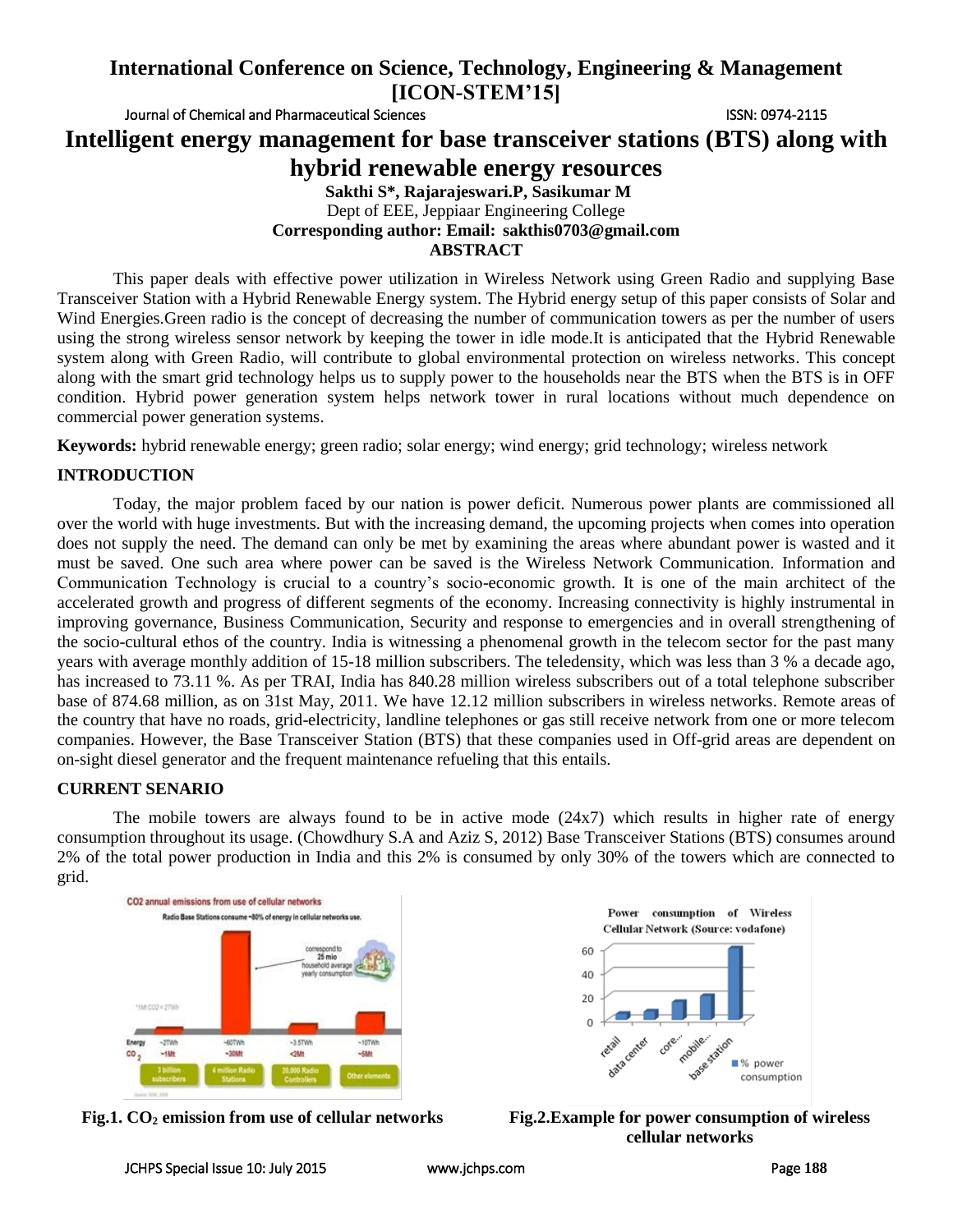## Journal of Chemical and Pharmaceutical Sciences **ISSN: 0974-2115**

 Tower companies in India consume ~2 billion liters of diesel which is around 3.5% of total diesel consumption in India, next only to Railways. It is estimated that over 1.7 million tons of  $CO<sub>2</sub>$  are released into the atmosphere by more than3, 00,000mobile towers located across the country. 70 % of these towers are in rural areas i.e. off grid area.



### **Fig.3.Depiction of 60% power consumption from Base station**

Tower companies also have to incur expenses related to security of the cell site due to pilferage of diesel which is as high as 15-20% of total diesel consumption by tower companies. Apart from this, these generators entail transportation and storage of diesel which is a major problem in remote and hilly areas.

## **HYBRID RENEWABLE ENERGY**

The capital cost of hybrid renewable powered system for a BTS is 50% more than one using diesel. However, if we use 9% cost of capital the renewable power system will recover the invested capital in less than six years. According to the reports by World's Resource institute, the benefit of using renewable energy solution can be measured in terms of cost factor and risk management. Switching to renewable energy is the way a corporation can signal to shareholders and institutional investors that it is mitigating climate related risk. Major corporations like Johnson and Johnson, FedEx, General Motors (GM) to name a few, now are obtaining their electricity from renewable sources including solar and wind.

## **GREEN RADIO**

There are also other equipments in a BTS whose time of operation can be controlled for power consumption. They are Blowers, Fans, Air Conditioners, and Light Indicator. The parameters such as Temperature, Humidity and light intensity are sensed with the help of sensors such as Thermistors and LDR's. If the humidity in the air rises above a certain limit or if the temperature drops to a lower value then the air conditioners will be switched off and the blowers will come into operation to make use of the humid air for cooling. Similarly the light indicators which are used only at nights can be switched off at day time with the help of data obtained from a light sensor. All the inputs from the sensors will be processed by a PIC microcontroller and the output of the controller will be used to drive the switching circuits. This method of controlling the air conditioning and other devices helps in reducing the emission of greenhouse gases into the atmosphere.

## **EFFECTIVE ENERGY UTILIZATION**

There are many existing hybrid Renewable Energy projects but this project differs in the following aspects. (K. Bumman et al 2010) In our system the BTS will be equipped with Hybrid Renewable Energy (Solar-Wind) System, a Diesel Generator, and Battery Bank, Green Radio logic circuits and other usual components found in a common BTS. The main aim of this project is 100% power utilization. Different cases arises in BTS and in each and every case we make sure that not even a single watt of power gets wasted. The cases are as follows

## **Case 1:**

## BTS State: **ON, Connected to GRID**

JCHPS Special Issue 10: July 2015 [www.jchps.com](http://www.jchps.com/) Page **189**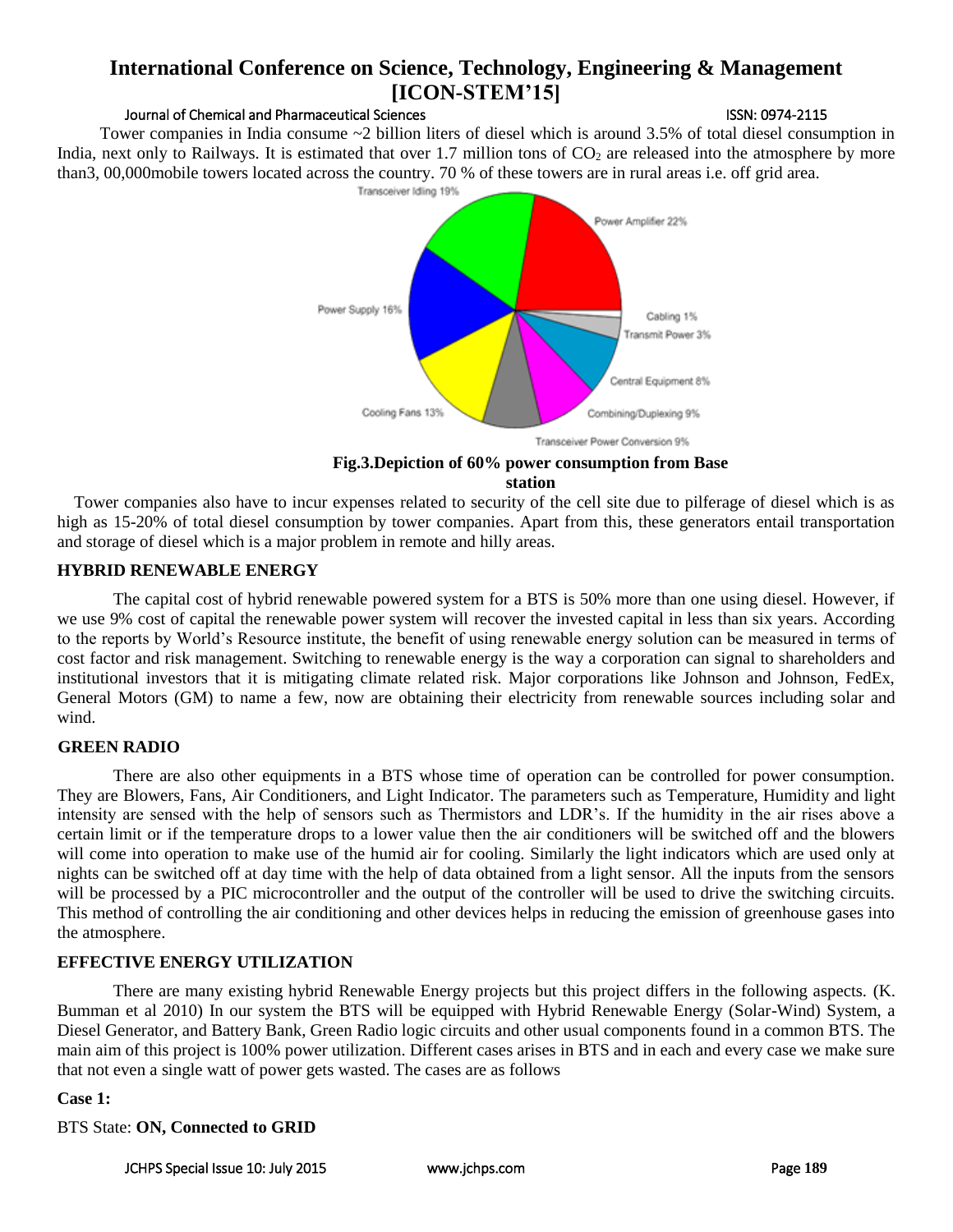Journal of Chemical and Pharmaceutical Sciences **ISSN: 0974-2115** 

Sources: Solar, Wind, Battery, Grid power.

If power from the hybrid setup is sufficient then BTS will only use this power. If the Renewable sources are not sufficient (such as unavailability of solar energy during night time or at low wind speeds) then the BTS will use power from the grid and from its Battery bank for its operation.

### **Case 2:**

BTS State: **ON, OFF GRID**

Sources: Solar, Wind, Diesel Generator, Battery.

The BTS will use the Renewable Energy sources if sufficient power is obtained else it first uses the power from its Battery and then the Diesel Generator is switched on to get the remaining power apart from the power from Renewable setup.



**Fig.4. Example for power utilization using grid**

## **Case 3:**

## BTS State: **IDLE Mode**

Sources: Solar, Wind, Battery.

Now the BTS is in idle mode and the power from the solar-wind setup is used to recharge the battery. Once the battery is fully charged then the power will flow through the Micro Grid which is connected to the Domestic and Commercial loads nearer to the BTS. Of course, the power from the renewable setup will not be sufficient and hence grid power will be combined along with this power and it will be supplied to the nearest Domestic and Commercial loads and thus contributing to nations power production.

### **ARCHITECTURE**

**Hybrid Renewable Energy Setup:** In this system photo voltaic panels and dual model wind turbines are used. The AC output of the wind turbines will be rectified to DC using a rectifier. The rectified output of the wind turbines is then combined with the output of photo voltaic and it is used to charge the battery bank through a polarity control bank and a high frequency switching circuit.

The polarity control provided at the output of the wind and solar energy setups helps to prevent the back flow of current from the battery to wind turbines to prevent motoring action and also to solar panels.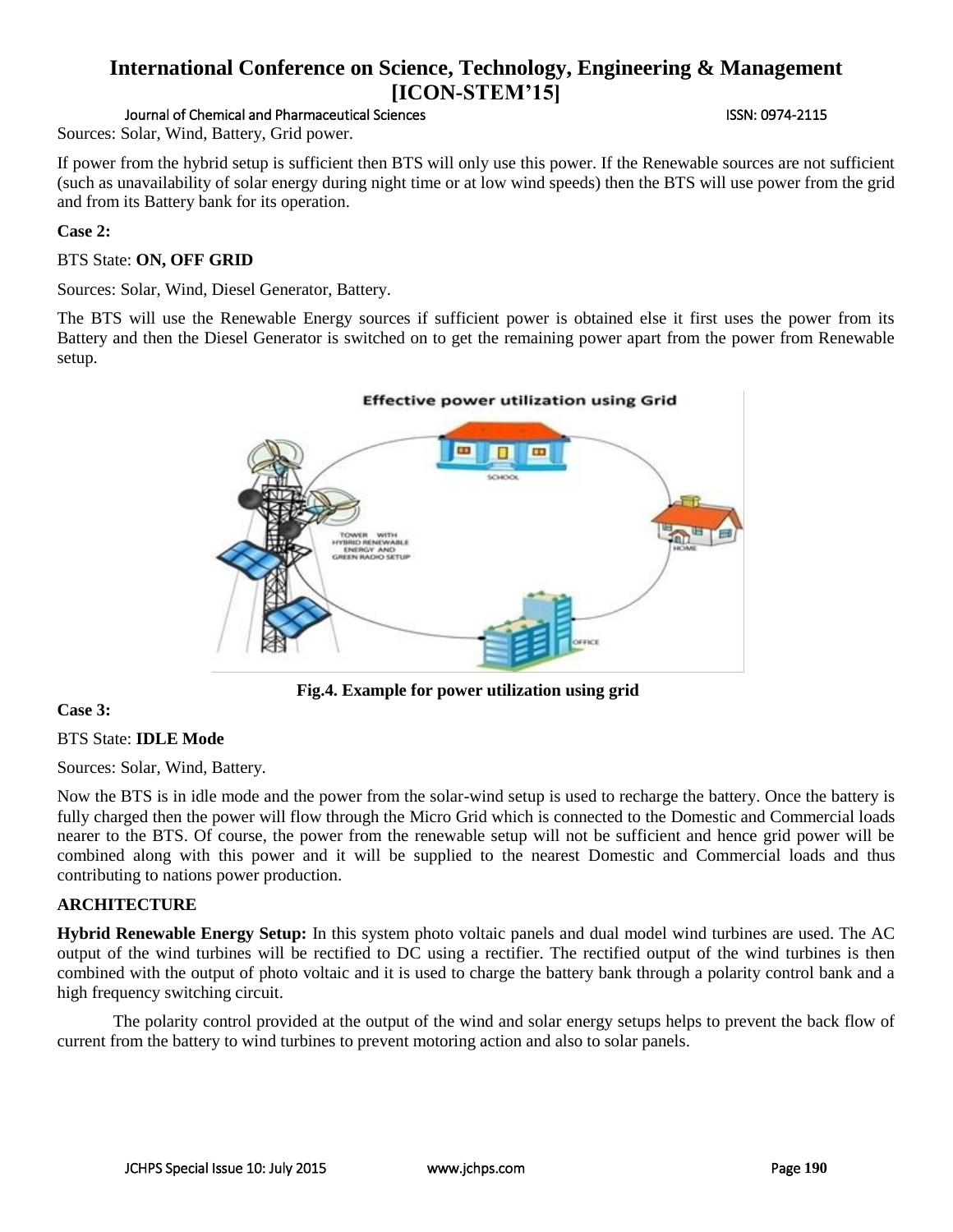Wind turbin<br>(Vertical) High freq<br>Switching Polarity<br>Control JΙ Wind turbine<br>(Horizontal) Green<br>Radio<br>Circuit Multi leve<br>charging<br>system IJ High free<br>Switching Photo volt Loads circui IJ Embedded<br>Microcontroll Diesel<br>Generator **Relay Driver** Rs232<br>Controlle wer froi<br>Grid

## **Fig.5. Block Diagram of Hybrid Renewable System Fig.6. Block Diagram of Green Radio EXPERIMENTAL RESULTS**



**Hybrid Renewable Energy:** The results for the Hybrid renewable energy setup is simulated by using Matlab. Parameters such as voltage and current of the setup are depicted in the figure. The rating of the setup is taken as 3kw for simulation with a voltage of 380V and current of 7.6A.



## **Fig.7.Simulation of Hybrid Renewable Energy- Current Fig.8.Simulation of Hybrid Renewable Energy- Output Voltage**

The results are simulated using normal electrical relay with step signal so the output for load 1 will fall to zero in step value and the output of the load 2 will rise in step value. The load used is resistive load. The inverter is controlled using sinusoidal pwm.

**Green Radio:** The simulation results for the green radio are done with Microsoft Visual Basic 6.0. The switching of different BTS is based on the user frequency is shown.







Let us assume that user limit for the first BTS be 100. When the no of users exceed 100 responder frequency will be sent from the first BTS to the second one which drives the BTS from IDLE to ON state.

Similarly, alternative towers will be switched ON from the IDLE mode once it receives responder frequency from the previous BTS which reaches its user frequency limit.